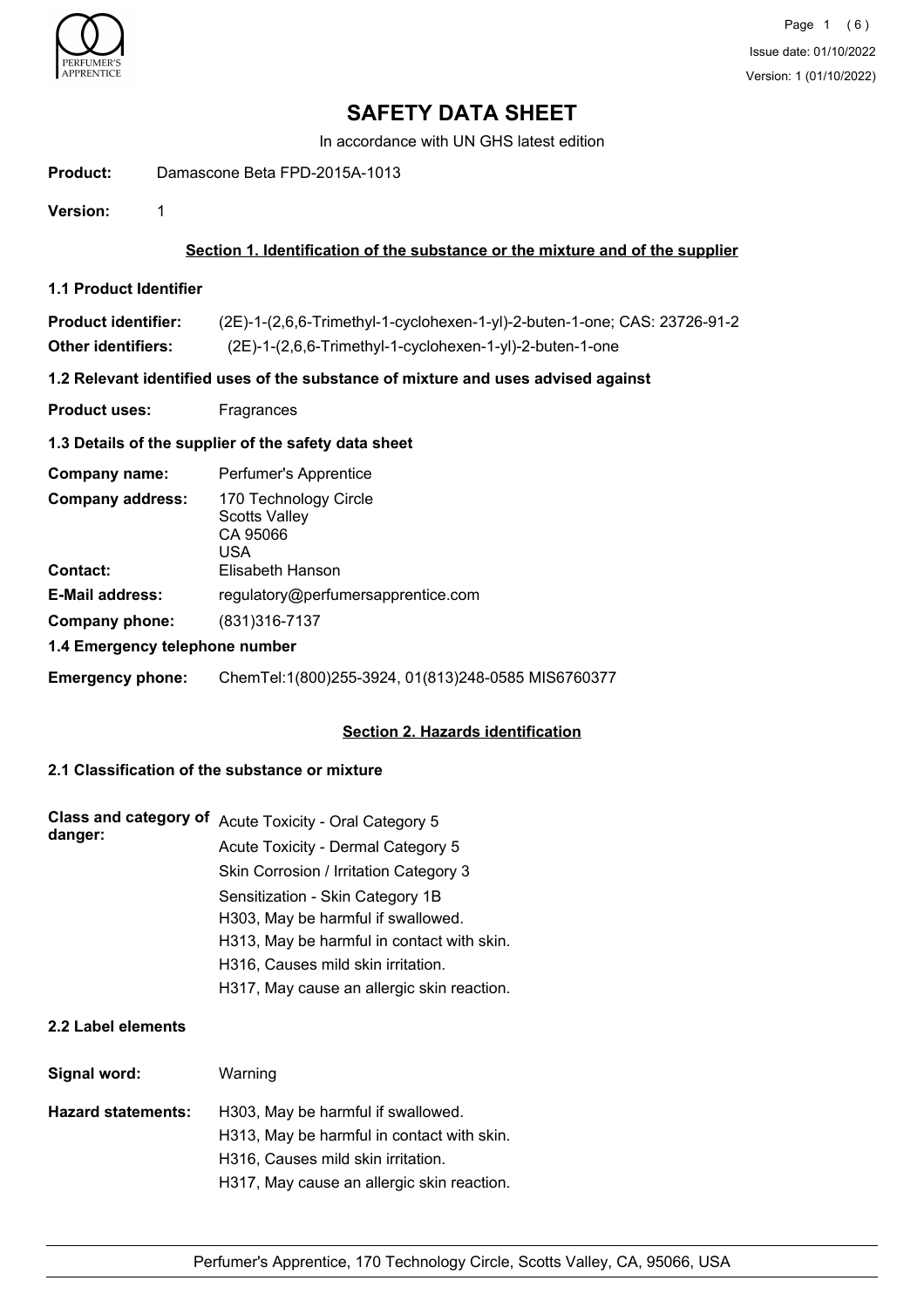

In accordance with UN GHS latest edition

| <b>Product:</b>                     | Damascone Beta FPD-2015A-1013                                                                                                                                                                                                                                                                                                                                                                                                                                                                                                                                       |  |
|-------------------------------------|---------------------------------------------------------------------------------------------------------------------------------------------------------------------------------------------------------------------------------------------------------------------------------------------------------------------------------------------------------------------------------------------------------------------------------------------------------------------------------------------------------------------------------------------------------------------|--|
| Version:                            | 1                                                                                                                                                                                                                                                                                                                                                                                                                                                                                                                                                                   |  |
| <b>M</b> factor:                    | None                                                                                                                                                                                                                                                                                                                                                                                                                                                                                                                                                                |  |
| <b>Precautionary</b><br>statements: | P261, Avoid breathing vapour or dust.<br>P272, Contaminated work clothing should not be allowed out of the workplace.<br>P280, Wear protective gloves/eye protection/face protection.<br>P302/352, IF ON SKIN: Wash with plenty of soap and water.<br>P312, Call a POISON CENTRE or doctor/physician if you feel unwell.<br>P333/313, If skin irritation or rash occurs: Get medical advice/attention.<br>P363, Wash contaminated clothing before reuse.<br>P501, Dispose of contents/container to approved disposal site, in accordance with local<br>regulations. |  |
| Pictograms:                         |                                                                                                                                                                                                                                                                                                                                                                                                                                                                                                                                                                     |  |
| <b>Other hazards:</b>               | None                                                                                                                                                                                                                                                                                                                                                                                                                                                                                                                                                                |  |
|                                     | Section 3. Composition / information on ingredients                                                                                                                                                                                                                                                                                                                                                                                                                                                                                                                 |  |
| <b>3.1 Substances</b>               |                                                                                                                                                                                                                                                                                                                                                                                                                                                                                                                                                                     |  |
| <b>Product identifier:</b>          | (2E)-1-(2,6,6-Trimethyl-1-cyclohexen-1-yl)-2-buten-1-one; CAS: 23726-91-2                                                                                                                                                                                                                                                                                                                                                                                                                                                                                           |  |
|                                     | <b>Section 4. First-aid measures</b>                                                                                                                                                                                                                                                                                                                                                                                                                                                                                                                                |  |
|                                     | 4.1 Description of first aid measures                                                                                                                                                                                                                                                                                                                                                                                                                                                                                                                               |  |
|                                     | IF ON SKIN: Wash with plenty of soap and water.<br>Call a POISON CENTRE or doctor/physician if you feel unwell.<br>4.2 Most important symptoms and effects, both acute and delayed                                                                                                                                                                                                                                                                                                                                                                                  |  |
| May be harmful if swallowed.        | May be harmful in contact with skin.                                                                                                                                                                                                                                                                                                                                                                                                                                                                                                                                |  |

Causes mild skin irritation.

May cause an allergic skin reaction.

# **4.3 Indication of any immediate medical attention and special treatment needed**

None expected, see Section 4.1 for further information.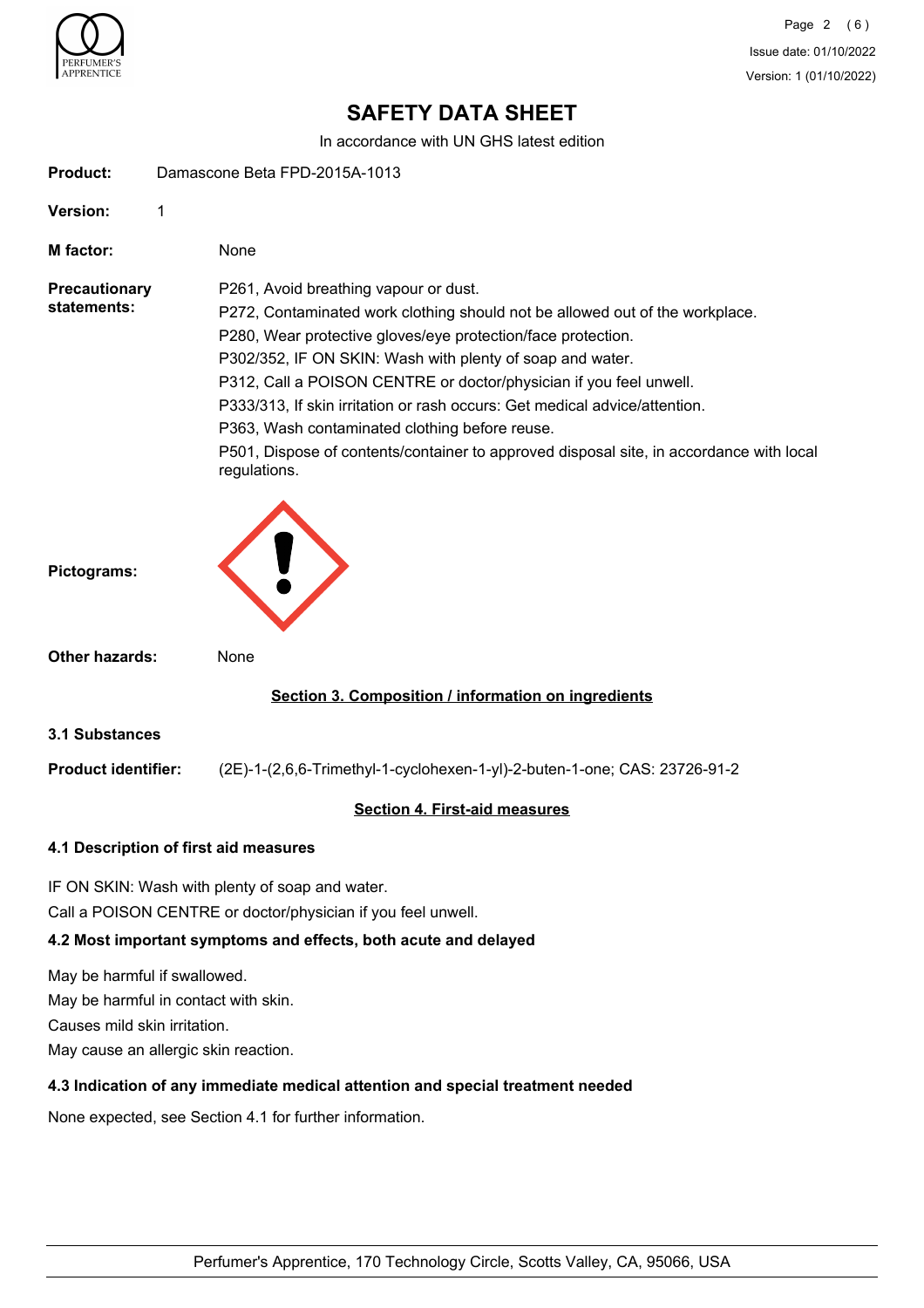

In accordance with UN GHS latest edition

**Product:** Damascone Beta FPD-2015A-1013

**Version:** 1

# **SECTION 5: Firefighting measures**

# **5.1 Extinguishing media**

Suitable media: Carbon dioxide, Dry chemical, Foam.

# **5.2 Special hazards arising from the substance or mixture**

In case of fire, may be liberated: Carbon monoxide, Unidentified organic compounds.

# **5.3 Advice for fire fighters:**

In case of insufficient ventilation, wear suitable respiratory equipment.

# **Section 6. Accidental release measures**

# **6.1 Personal precautions, protective equipment and emergency procedures:**

Avoid inhalation. Avoid contact with skin and eyes. See protective measures under Section 7 and 8.

# **6.2 Environmental precautions:**

Keep away from drains, surface and ground water, and soil.

# **6.3 Methods and material for containment and cleaning up:**

Remove ignition sources. Provide adequate ventilation. Avoid excessive inhalation of vapours. Contain spillage immediately by use of sand or inert powder. Dispose of according to local regulations.

# **6.4 Reference to other sections:**

Also refer to sections 8 and 13.

# **Section 7. Handling and storage**

# **7.1 Precautions for safe handling:**

Keep away from heat, sparks, open flames and hot surfaces. - No smoking. Use personal protective equipment as required. Use in accordance with good manufacturing and industrial hygiene practices. Use in areas with adequate ventilation Do not eat, drink or smoke when using this product.

# **7.2 Conditions for safe storage, including any incompatibilities:**

Store in a well-ventilated place. Keep container tightly closed. Keep cool. Ground/bond container and receiving equipment. Use explosion-proof electrical, ventilating and lighting equipment. Use only non-sparking tools. Take precautionary measures against static discharge.

# **7.3 Specific end use(s):**

Fragrances: Use in accordance with good manufacturing and industrial hygiene practices.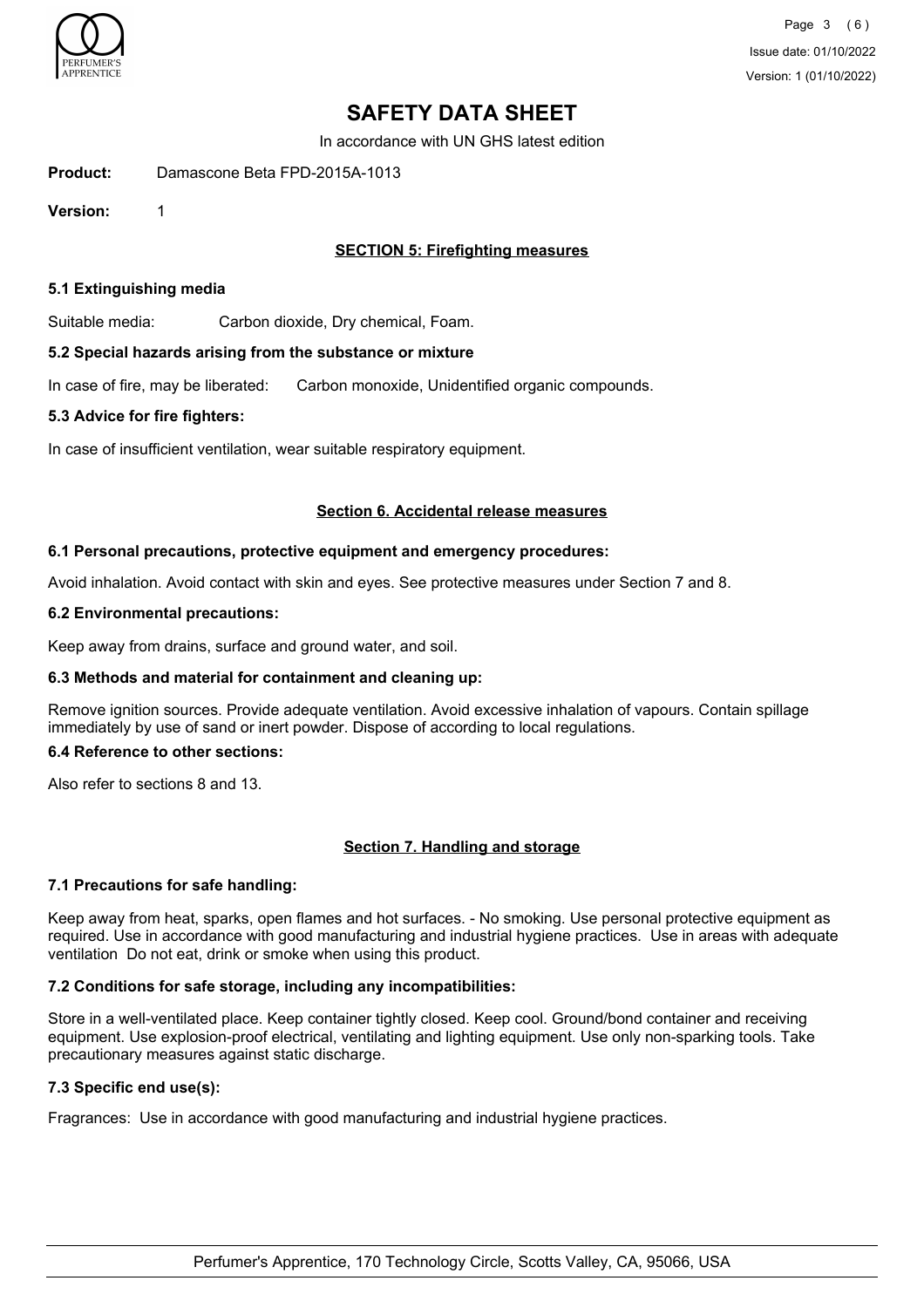

In accordance with UN GHS latest edition

**Product:** Damascone Beta FPD-2015A-1013

**Version:** 1

# **Section 8. Exposure controls/personal protection**

#### **8.1 Control parameters**

Workplace exposure limits: Not Applicable

# **8.2 Exposure Controls**

#### **Eye / Skin Protection**

Wear protective gloves/eye protection/face protection

#### **Respiratory Protection**

Under normal conditions of use and where adequate ventilation is available to prevent build up of excessive vapour, this material should not require special engineering controls. However, in conditions of high or prolonged use, or high temperature or other conditions which increase exposure, the following engineering controls can be used to minimise exposure to personnel: a) Increase ventilation of the area with local exhaust ventilation. b) Personnel can use an approved, appropriately fitted respirator with organic vapour cartridge or canisters and particulate filters. c) Use closed systems for transferring and processing this material.

Also refer to Sections 2 and 7.

#### **Section 9. Physical and chemical properties**

## **9.1 Information on basic physical and chemical properties**

| Appearance:                    | Not determined |
|--------------------------------|----------------|
| Odour:                         | Not determined |
| pH:                            | Not determined |
| Initial boiling point / range: | Not determined |
| Flash point:                   | >100 °C        |
| Vapour pressure:               | Not determined |
| <b>Relative density:</b>       | Not determined |
| Solubility(ies):               | Not determined |
| 9.2 Other information:         | None available |

# **Section 10. Stability and reactivity**

#### **10.1 Reactivity:**

Presents no significant reactivity hazard, by itself or in contact with water.

# **10.2 Chemical stability:**

Good stability under normal storage conditions.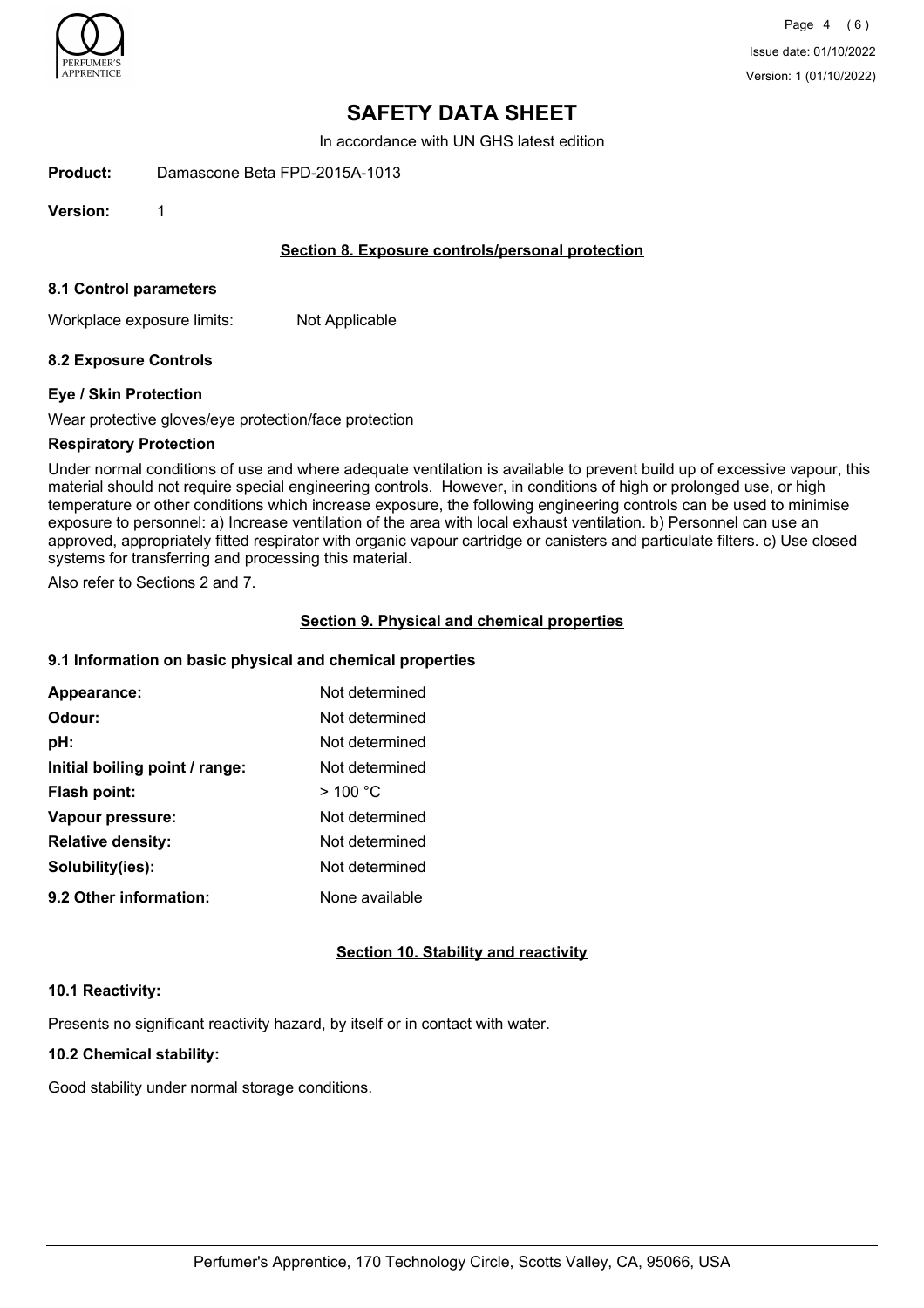

Page 5 (6) Issue date: 01/10/2022 Version: 1 (01/10/2022)

# **SAFETY DATA SHEET**

In accordance with UN GHS latest edition

**Product:** Damascone Beta FPD-2015A-1013

**Version:** 1

**10.3 Possibility of hazardous reactions:**

Not expected under normal conditions of use.

## **10.4 Conditions to avoid:**

Avoid extreme heat.

# **10.5 Incompatible materials:**

Avoid contact with strong acids, alkalis or oxidising agents.

### **10.6 Hazardous decomposition products:**

Not expected.

#### **Section 11. Toxicological information**

# **11.1 Information on toxicological effects**

May be harmful if swallowed.

May be harmful in contact with skin.

Causes mild skin irritation.

May cause an allergic skin reaction.

| <b>Assumed Toxicity Value (LD50 or ATE) for Acute Oral Toxicity:</b>   | 2920 mg/kg    |
|------------------------------------------------------------------------|---------------|
| <b>Assumed Toxicity Value (LD50 or ATE) for Acute Dermal Toxicity:</b> | 2500 ma/ka    |
| Assumed Toxicity Value (LC50 or ATE) for Acute Inhalation Toxicity:    | Not Available |
| <b>Inhalation Route:</b>                                               | Not Available |

Refer to Section 2 for additional information.

# **Section 12. Ecological information**

| 12.1 Toxicity:                      | Not available |
|-------------------------------------|---------------|
| 12.2 Persistence and degradability: | Not available |
| 12.3 Bioaccumulative potential:     | Not available |
| 12.4 Mobility in soil:              | Not available |

#### **12.5 Results of PBT and vPvB assessment:**

This substance does not meet the PBT/vPvB criteria of REACH, annex XIII.

**12.6 Other adverse effects:** Not available